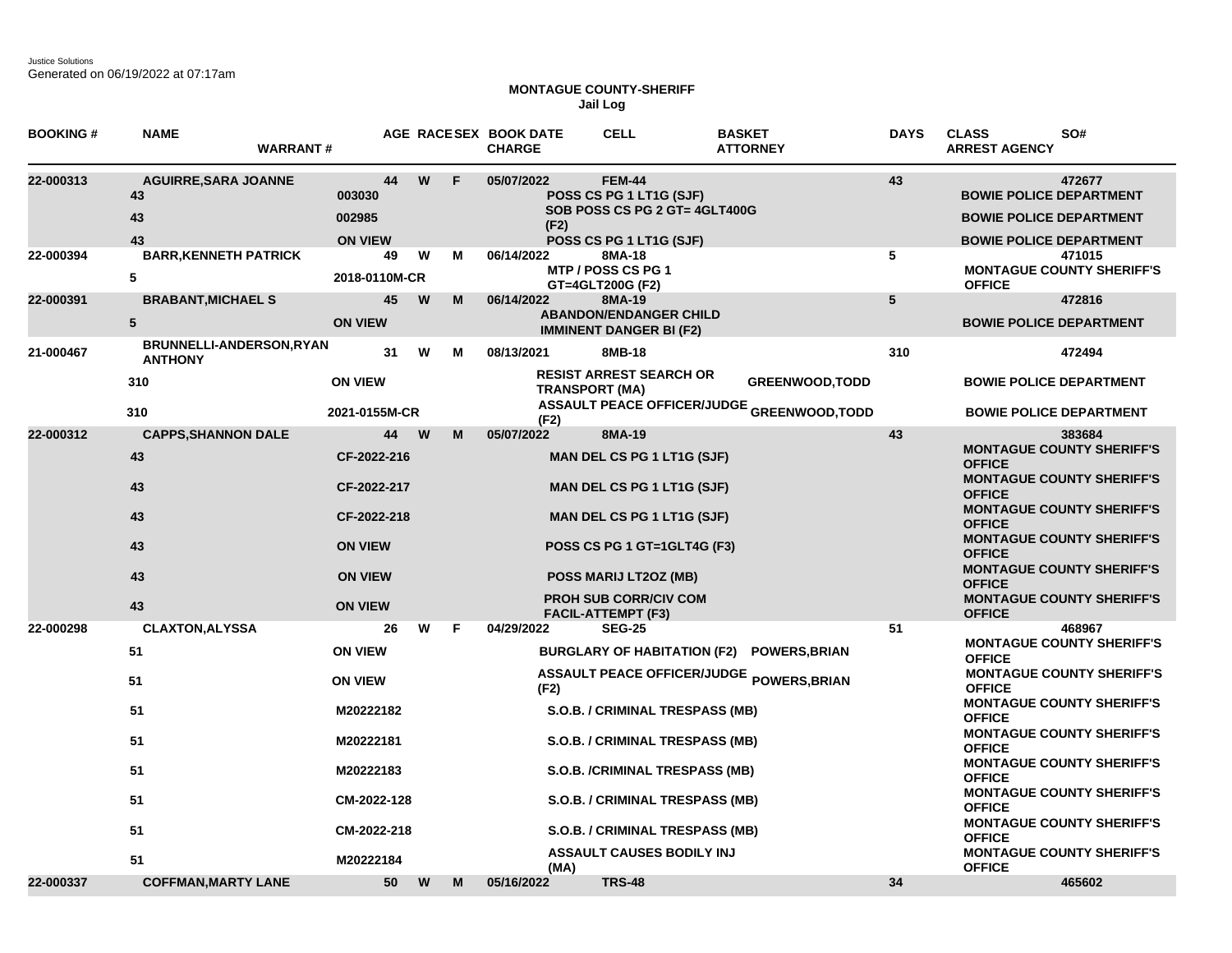|           | 34<br>34                              | M20222176<br>M20222175        |   |     |                            | <b>INTERFER W/EMERGENCY REQ</b><br><b>FOR ASSISTANCE (MA)</b><br><b>TERRORISTIC THREAT OF</b><br>FAMILY/HOUSEHOLD (MA)              |                       |    | <b>NOCONA POLICE DEPARTMENT</b><br>NOCONA POLICE DEPARTMENT                                     |
|-----------|---------------------------------------|-------------------------------|---|-----|----------------------------|-------------------------------------------------------------------------------------------------------------------------------------|-----------------------|----|-------------------------------------------------------------------------------------------------|
|           | 34                                    | F20222690                     |   |     | <b>AGG ASSAULT</b><br>(F1) | DATE/FAMILY/HOUSE W/WEAPON                                                                                                          |                       |    | <b>NOCONA POLICE DEPARTMENT</b>                                                                 |
| 22-000270 | 34<br><b>COOK, JAMES ROBERT</b>       | <b>ON VIEW</b><br>43          | W | м   | 04/19/2022                 | <b>POSS DANGEROUS DRUG (MA)</b><br>8MA-21                                                                                           |                       | 61 | <b>NOCONA POLICE DEPARTMENT</b><br>470187                                                       |
|           | 61                                    | F20222684                     |   |     |                            | BURGLARY OF HABITATION (F2) ROTRAMBLE, CHE                                                                                          |                       |    | <b>MONTAGUE COUNTY SHERIFF'S</b>                                                                |
|           |                                       |                               |   |     |                            |                                                                                                                                     |                       |    | <b>OFFICE</b>                                                                                   |
| 22-000362 | <b>COOMER, REESE KYLE</b><br>19<br>19 | 34<br>1722950                 |   | M   | 05/31/2022<br>(MA)         | 8MB-18<br><b>THEFT PROP GT=\$750LT\$2,500</b><br><b>AGG ASSAULT W/DEADLY</b>                                                        |                       | 19 | 472805<br><b>MONTAGUE COUNTY SHERIFF'S</b><br><b>OFFICE</b><br><b>MONTAGUE COUNTY SHERIFF'S</b> |
|           |                                       | <b>ON VIEW</b>                |   |     | <b>WEAPON (F2)</b>         |                                                                                                                                     |                       |    | <b>OFFICE</b>                                                                                   |
| 22-000215 | <b>CROUCH, JOHN MARK</b><br>83        | 51<br>F20222665               | W | м   | 03/28/2022                 | 8MA-21<br><b>FORGERY GOVT/NATIONAL</b><br><b>INST/MONEY/SECURITY (F3)</b>                                                           |                       | 83 | 472756<br><b>MONTAGUE COUNTY SHERIFF'S</b><br><b>OFFICE</b>                                     |
|           | 83<br>83                              | F20222666<br>F22-6J4          |   |     |                            | <b>FORGERY GOVT/NATIONAL</b><br><b>INST/MONEY/SECURITY (F3)</b><br><b>FORGERY GOVT/NATIONAL</b>                                     |                       |    | <b>MONTAGUE COUNTY SHERIFF'S</b><br><b>OFFICE</b><br><b>MONTAGUE COUNTY SHERIFF'S</b>           |
|           | 83                                    | CR22-00138                    |   |     |                            | <b>INST/MONEY/SECURITY (F3)</b><br><b>FORGERY GOVT/NATIONAL</b><br><b>INST/MONEY/SECURITY (F3)</b>                                  |                       |    | <b>OFFICE</b><br><b>MONTAGUE COUNTY SHERIFF'S</b><br><b>OFFICE</b>                              |
| 22-000206 | <b>CRUM, DAWSON STEVE</b>             | 51                            | W | M   | 03/25/2022                 | $2M-11$                                                                                                                             |                       | 86 | 384561                                                                                          |
|           | 86                                    | 2022-0015M-CR                 |   |     |                            | <b>SURETY OFF BOND -POSS CS PG</b><br>1 GT 1 G LT 4 G (F3)                                                                          |                       |    | <b>MONTAGUE COUNTY SHERIFF'S</b><br><b>OFFICE</b>                                               |
| 22-000289 | <b>CUNNINGHAM, ROBERT EARL</b>        | 32                            | W | м   | 04/26/2022                 | 8MB-18                                                                                                                              |                       | 54 | 419423                                                                                          |
|           | 54<br>54                              | 2020-0096-CR<br>2021-0177M-CR |   |     |                            | <b>MOTION TO REVOKE ASSAULT</b><br><b>FAM/HOUSE MEM IMPEDE</b><br><b>BREATH/CIRCULAT (F3)</b><br><b>MOTION TO REVOKE POSS CS PG</b> | <b>RENFRO,ZACHARY</b> |    | <b>BOWIE POLICE DEPARTMENT</b><br><b>BOWIE POLICE DEPARTMENT</b>                                |
| 22-000273 | DIFFENDERFER, JAMEY WADE              | 40                            | W | M   | 1 <1G (SJF)<br>04/20/2022  | 8MB-19                                                                                                                              |                       | 60 | 455440                                                                                          |
|           | 60                                    | <b>ON VIEW</b>                |   |     | (F1)                       | MAN DEL CS PG 1 GT=4GLT200G                                                                                                         | ROTRAMBLE, CHE        |    | <b>MONTAGUE COUNTY SHERIFF'S</b><br><b>OFFICE</b>                                               |
|           | 60                                    | CM-2022-214                   |   |     |                            | <b>POSS DANGEROUS DRUG (MA)</b>                                                                                                     | <b>ROTRAMBLE, CHE</b> |    | <b>MONTAGUE COUNTY SHERIFF'S</b><br><b>OFFICE</b>                                               |
|           | 60                                    | CM-2022-213                   |   |     |                            | POSS CS PG 3 LT 28G (MA)                                                                                                            | <b>ROTRAMBLE,CHE</b>  |    | <b>MONTAGUE COUNTY SHERIFF'S</b><br><b>OFFICE</b>                                               |
|           | 60                                    | CM-2022-215                   |   |     |                            | POSS MARIJ LT2OZ (MB)                                                                                                               | <b>ROTRAMBLE,CHE</b>  |    | <b>MONTAGUE COUNTY SHERIFF'S</b><br><b>OFFICE</b><br><b>MONTAGUE COUNTY SHERIFF'S</b>           |
|           | 60                                    | <b>ON VIEW</b>                |   |     |                            | POSS CS PG 1 GT=4GLT200G (F2) ROTRAMBLE, CHE                                                                                        |                       |    | <b>OFFICE</b>                                                                                   |
| 22-000203 | <b>DONOHUE, AMBER DISIREE</b>         | 43                            | w | -F. | 03/23/2022                 | <b>FEM-44</b>                                                                                                                       |                       | 88 | 472286                                                                                          |
|           | 88                                    | 2021-0115M-CR                 |   |     | (SJF)                      | FTA-SOB-POSS CS PG 1 LT1G                                                                                                           |                       |    | <b>MONTAGUE COUNTY SHERIFF'S</b><br><b>OFFICE</b>                                               |
| 22-000384 | <b>FREEMAN, STEPHANIE LYNN</b>        | 41                            | W | F.  | 06/10/2022                 | <b>FEM-43</b>                                                                                                                       |                       | 9  | 472397                                                                                          |
|           | 9                                     | <b>ON-VIEW</b>                |   |     | (F1)                       | <b>MAN DEL CS PG 1 GT=4GLT200G</b>                                                                                                  |                       |    | <b>MONTAGUE COUNTY SHERIFF'S</b><br><b>OFFICE</b>                                               |
|           | 9                                     | <b>ON-VIEW</b>                |   |     |                            | POSS CS PG 1 GT=4GLT200G (F2)                                                                                                       |                       |    | <b>MONTAGUE COUNTY SHERIFF'S</b><br><b>OFFICE</b>                                               |
|           | 9                                     | <b>ON-VIEW</b>                |   |     |                            | <b>TAMPER/FABRICATE PHYS EVID</b><br><b>W/INTENT TO IMPAIR (F3)</b>                                                                 |                       |    | <b>MONTAGUE COUNTY SHERIFF'S</b><br><b>OFFICE</b>                                               |
| 22-000285 | <b>FRIE, WENDELL</b>                  | 60                            | W | М   | 04/25/2022                 | 1M-46                                                                                                                               |                       | 55 | 468947                                                                                          |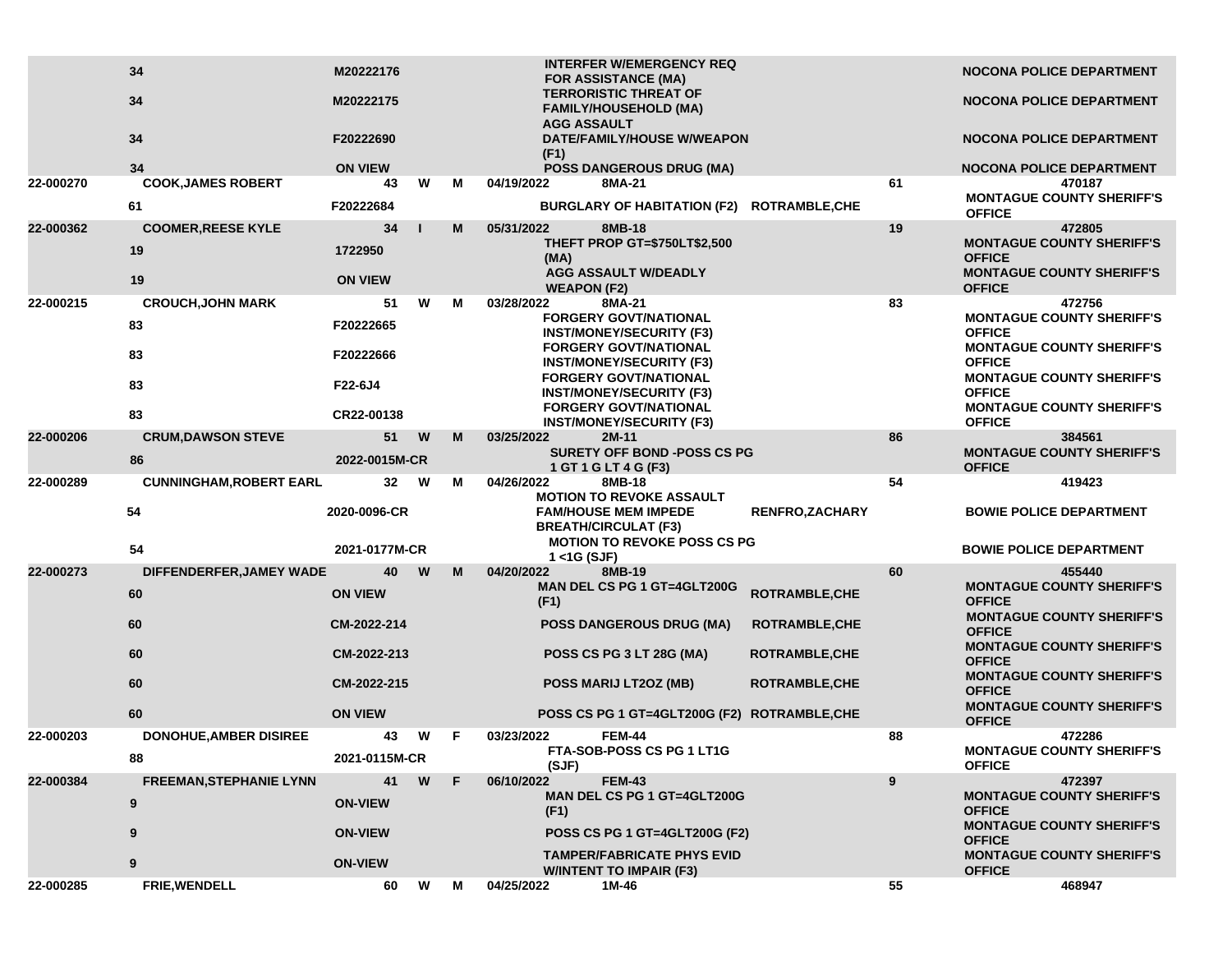|           | 55<br>55                             | 2014-0021M-CR<br>#22-1011        |   |    | <b>MOTION TO REVOKE-POCS PG1</b><br>GT 4G LT 200G (F2)<br><b>EVADING ARREST DET W/PREV</b>                                             | RENFRO, ZACHARY  |              | <b>MONTAGUE COUNTY SHERIFF'S</b><br><b>OFFICE</b><br><b>MONTAGUE COUNTY SHERIFF'S</b> |
|-----------|--------------------------------------|----------------------------------|---|----|----------------------------------------------------------------------------------------------------------------------------------------|------------------|--------------|---------------------------------------------------------------------------------------|
|           |                                      |                                  |   |    | <b>CONVICTION (SJF)</b>                                                                                                                |                  |              | <b>OFFICE</b>                                                                         |
| 22-000363 | <b>GALE, CKIERRA RAE</b><br>19       | 39<br><b>ON VIEW</b>             | W | F. | 05/31/2022<br><b>FEM-43</b><br><b>AGG ASSAULT W/DEADLY</b><br><b>WEAPON (F2)</b>                                                       |                  | 19           | 472244<br><b>MONTAGUE COUNTY SHERIFF'S</b><br><b>OFFICE</b>                           |
|           | 19                                   | 2020-0122M-CR                    |   |    | <b>MTP - ASSAULT</b><br><b>FAMILY/HOUSEHOLD MEMBER</b><br><b>PREV CONVIAT (F3)</b>                                                     |                  |              | <b>MONTAGUE COUNTY SHERIFF'S</b><br><b>OFFICE</b>                                     |
| 22-000410 | <b>GALLIA, JASON WAYNE</b>           | 51                               | W | М  | 06/18/2022<br><b>DT-38</b>                                                                                                             |                  | $\mathbf{1}$ | 471592                                                                                |
|           | 1                                    | <b>ON VIEW</b>                   |   |    | <b>BOATING WHILE INTOXICATED</b><br>(MB)                                                                                               |                  |              | <b>TEXAS PARKS AND WILDLIFE</b>                                                       |
| 22-000395 | <b>GIVENS, LAKEN LANE</b>            | 28                               | W | M  | 06/14/2022<br>8MA-18                                                                                                                   |                  | 5            | 471894                                                                                |
|           | 5                                    | 2021-0162M-CR                    |   |    | <b>PROH SUB CORR/CIV COM</b><br><b>FACIL-ATTEMPT (F3)</b><br><b>MTR - UNAUTH USE OF VEHICLE</b>                                        |                  |              | <b>MONTAGUE COUNTY SHERIFF'S</b><br><b>OFFICE</b><br><b>MONTAGUE COUNTY SHERIFF'S</b> |
|           | 5                                    | 2021-0001A-CR                    |   |    | (SJF)                                                                                                                                  |                  |              | <b>OFFICE</b>                                                                         |
| 22-000387 | <b>HAWKINS, DEREK ARLAN</b>          | 35                               | W | м  | 06/11/2022<br>8M-16                                                                                                                    |                  | 8            | 387030                                                                                |
| 22-000244 | 8<br><b>HAWTHORNE, JAMES MATTHEW</b> | 003038<br>32                     | W | M  | <b>INJURY TO A CHILD (F1)</b><br>04/07/2022<br>8MB-19                                                                                  |                  | 73           | <b>BOWIE POLICE DEPARTMENT</b><br>417298                                              |
|           | 73<br>73                             | <b>ON-VIEW</b><br><b>ON-VIEW</b> |   |    | PUBLIC INTOXICATION (MC)<br><b>ESCAPE FROM CUSTODY (MA)</b>                                                                            | <b>COLE, TIM</b> |              | <b>NOCONA POLICE DEPARTMENT</b><br><b>NOCONA POLICE DEPARTMENT</b>                    |
|           | 73                                   | <b>ON-VIEW</b>                   |   |    | <b>RESIST ARREST SEARCH OR</b><br><b>TRANSPORT (MA)</b>                                                                                | <b>COLE, TIM</b> |              | <b>NOCONA POLICE DEPARTMENT</b>                                                       |
|           | 73                                   | 2017-0169M-CR                    |   |    | <b>MTR COMM SUPERV - BURGLARY</b><br><b>OF HABITATION (F2)</b><br><b>ASSAULT AGAINST ELDERLY OR</b><br><b>DISABLED INDIVIDUAL (MA)</b> | <b>COLE, TIM</b> |              | <b>MONTAGUE COUNTY SHERIFF'S</b><br><b>OFFICE</b>                                     |
|           | 73                                   | M20222168                        |   |    |                                                                                                                                        |                  |              | <b>MONTAGUE COUNTY SHERIFF'S</b><br><b>OFFICE</b>                                     |
|           | 73                                   | F20222680                        |   |    | <b>AGG ASSAULT CAUSES SERIOUS COLE, TIM</b><br><b>BODILY INJ (F2)</b><br>SURETY OFF BOND - DLWI W/ PREV                                |                  |              | <b>MONTAGUE COUNTY SHERIFF'S</b><br><b>OFFICE</b>                                     |
|           | 73                                   | M20222169                        |   |    | <b>CONVICTION/SUSPENSION W/O</b><br><b>FINANCIAL RESPONSIBILTY (MB)</b>                                                                |                  |              | <b>MONTAGUE COUNTY SHERIFF'S</b><br><b>OFFICE</b>                                     |
|           | 73                                   | 2017-0171M-CR                    |   |    | <b>MTR - BURGLARY OF HABITATION</b><br>(F2)                                                                                            |                  |              | <b>MONTAGUE COUNTY SHERIFF'S</b><br><b>OFFICE</b>                                     |
| 22-000338 | HILL, JOHN CHRISTOPHER               | 37                               | W | М  | <b>TRS-48</b><br>05/17/2022                                                                                                            |                  | 33           | 387392                                                                                |
|           | 33                                   | <b>ON-VIEW</b>                   |   |    | <b>IMPERSONATE PUBLIC SERVANT</b><br>(F3)                                                                                              |                  |              | <b>BOWIE POLICE DEPARTMENT</b>                                                        |
| 22-000279 | <b>HOGUE, MASON EDWIN</b>            | 29                               | W | M  | 04/21/2022<br>8MB-19                                                                                                                   |                  | 59           | 472781                                                                                |
|           | 59                                   | <b>ON-VIEW</b>                   |   |    | <b>FAIL TO IDENTIFY GIVING</b><br><b>FALSE/FICTITIOUS INFO (MB)</b>                                                                    | YANDELL, TRAVIS  |              | <b>BOWIE POLICE DEPARTMENT</b>                                                        |
|           | 59                                   | <b>ON-VIEW</b>                   |   |    | UNAUTH USE OF VEHICLE (SJF)                                                                                                            | YANDELL, TRAVIS  |              | <b>BOWIE POLICE DEPARTMENT</b>                                                        |
|           | 59                                   | <b>ON-VIEW</b>                   |   |    | <b>POSSESSION OF DRUG</b><br><b>PARAPHERNALIA - CLASS C (MC)</b><br>THEFT PROP GT=\$2,500LT\$30K                                       |                  |              | <b>BOWIE POLICE DEPARTMENT</b>                                                        |
|           | 59                                   | 01-164411                        |   |    | (SJF)<br><b>CREDIT CARD OR DEBIT CARD</b>                                                                                              | YANDELL, TRAVIS  |              | <b>BOWIE POLICE DEPARTMENT</b>                                                        |
|           | 59                                   | 01-164567                        |   |    | <b>ABUSE (SJF)</b>                                                                                                                     | YANDELL, TRAVIS  |              | <b>BOWIE POLICE DEPARTMENT</b>                                                        |
|           | 59<br>59                             | 01-164719<br>003025              |   |    | <b>BURGLARY OF VEHICLE (MA)</b><br>POSS CS PG 1 LT1G (SJF)                                                                             | YANDELL, TRAVIS  |              | <b>BOWIE POLICE DEPARTMENT</b><br><b>BOWIE POLICE DEPARTMENT</b>                      |
|           | 59                                   | 01-164824                        |   |    | THEFT PROP GT=\$2,500LT\$30K<br>(SJF)                                                                                                  |                  |              | <b>BOWIE POLICE DEPARTMENT</b>                                                        |
|           | 59<br>59                             | 01-164876<br>W-2022-00049        |   |    | UNAUTH USE OF VEHICLE (SJF) YANDELL, TRAVIS<br>THEFT PROP GT=\$30KLT\$150K (F3)                                                        |                  |              | <b>BOWIE POLICE DEPARTMENT</b><br><b>BOWIE POLICE DEPARTMENT</b>                      |
| 22-000258 | <b>HUNEKE, JIMMY LEE</b>             | 25                               | W | M  | 04/14/2022<br>8M-14                                                                                                                    |                  | 66           | 469445                                                                                |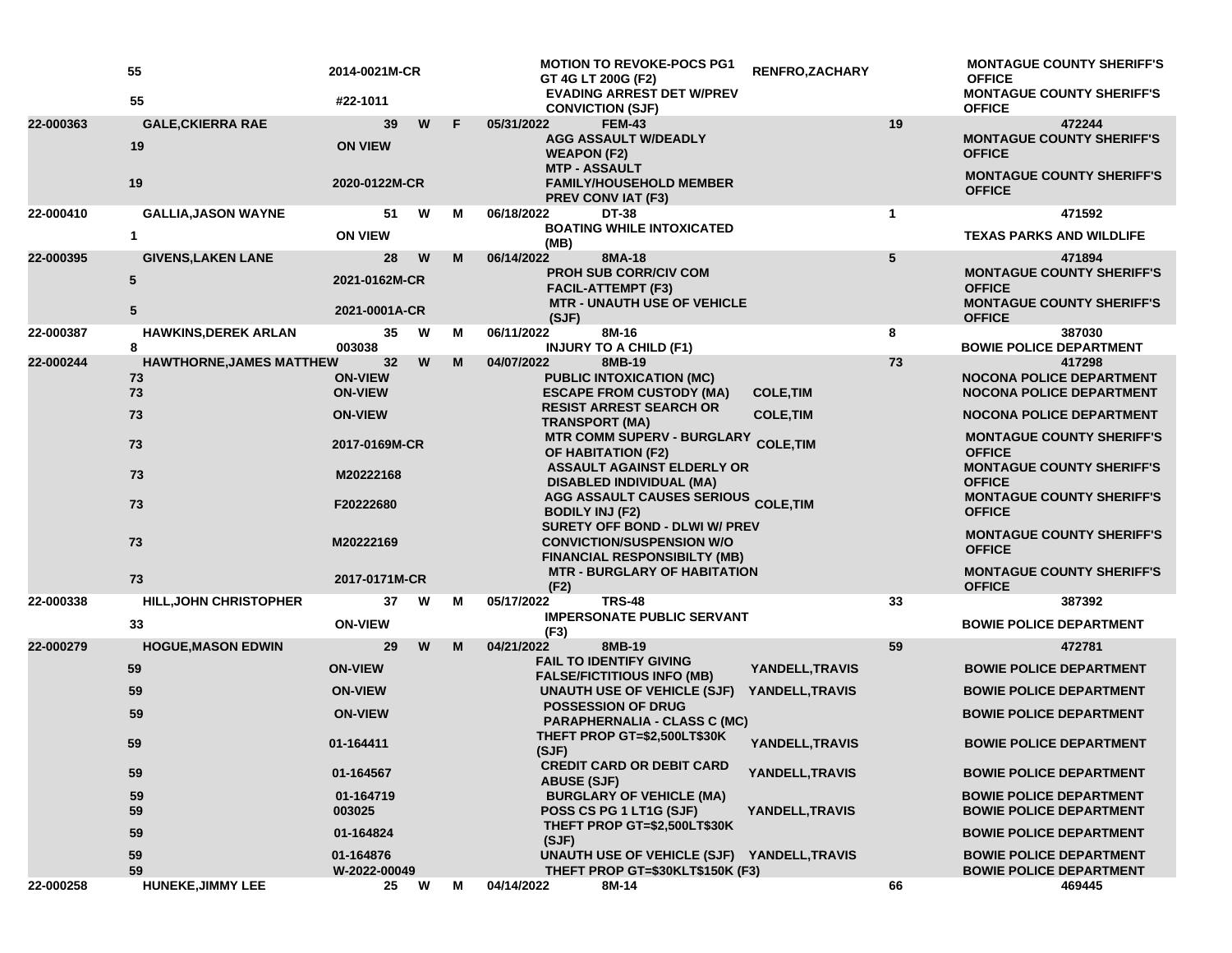|           | 66                              | CF-2022-189          |   |   | POSS OR PROMOTION OF CHILD<br><b>PORNOGRAPHY (F3)</b>                                                             |                        |                | <b>MONTAGUE COUNTY SHERIFF'S</b><br><b>OFFICE</b>                |
|-----------|---------------------------------|----------------------|---|---|-------------------------------------------------------------------------------------------------------------------|------------------------|----------------|------------------------------------------------------------------|
|           | 66                              | CF-2022-190          |   |   | <b>POSS OR PROMOTION OF CHILD</b><br><b>PORNOGRAPHY (F2)</b>                                                      |                        |                | <b>MONTAGUE COUNTY SHERIFF'S</b><br><b>OFFICE</b>                |
|           | 66                              | CF-2022-191          |   |   | POSS OR PROMOTION OF CHILD<br>PORNOGRAPHY (F3)                                                                    |                        |                | <b>MONTAGUE COUNTY SHERIFF'S</b><br><b>OFFICE</b>                |
|           | 66                              | CF-2022-192          |   |   | POSS OR PROMOTION OF CHILD<br><b>PORNOGRAPHY (F2)</b>                                                             |                        |                | <b>MONTAGUE COUNTY SHERIFF'S</b><br><b>OFFICE</b>                |
|           | 66                              | CF-2022-193          |   |   | POSS OR PROMOTION OF CHILD<br>PORNOGRAPHY (F3)                                                                    |                        |                | <b>MONTAGUE COUNTY SHERIFF'S</b><br><b>OFFICE</b>                |
|           | 66                              | CF-2022-194          |   |   | POSS OR PROMOTION OF CHILD<br><b>PORNOGRAPHY (F3)</b>                                                             |                        |                | <b>MONTAGUE COUNTY SHERIFF'S</b><br><b>OFFICE</b>                |
| 22-000388 | <b>KELLY, RONNIE JOE</b>        | 62                   | W | M | 8M-16<br>06/13/2022<br>SOB - FAIL TO COMPLY SEX OFF                                                               |                        | 6              | 388406<br><b>MONTAGUE COUNTY SHERIFF'S</b>                       |
|           | 6                               | 22-3634              |   |   | DUTY TO REG W/PREV IAT (SJF)                                                                                      |                        |                | <b>OFFICE</b>                                                    |
| 22-000303 | KIMBRELL, ZACHARY TAYLUR        | 26                   | W | м | 05/03/2022<br>8MB-18<br><b>MOTION TO REVOKE COMMUNITY</b>                                                         |                        | 47             | 470826                                                           |
|           | 47                              | 2017-0055M-CR        |   |   | <b>SUPERVISION BURGLARY OF</b><br><b>HABITION (F2)</b>                                                            | <b>POWERS, BRIAN</b>   |                | <b>CLAY COUNTY</b>                                               |
|           | 47                              | 2018-0080M-CR        |   |   | <b>MOTION TO REVOKE COMMUNITY</b><br><b>SUPERVISION POSS MARIJ GT2</b><br><b>OZLT=4OZ DRUG FREE ZONE</b><br>(SJF) | <b>POWERS, BRIAN</b>   |                | <b>CLAY COUNTY</b>                                               |
|           | 47                              | CJ-2022-240-D        |   |   | <b>CRIMINAL MISCHIEF</b><br>GT=\$100LT\$750 (MB)                                                                  |                        |                | <b>MONTAGUE COUNTY SHERIFF'S</b><br><b>OFFICE</b>                |
| 22-000212 | <b>KNOWLES, THOMAS MYRON</b>    | 34                   | W | M | 03/26/2022<br>8MB-21                                                                                              |                        | 85             | 423250                                                           |
|           | 85                              | <b>ON VIEW</b>       |   |   | <b>MAN DEL CS PG 1 GT=1GLT4G</b><br>(F2)                                                                          | <b>RENFRO, ZACHARY</b> |                | <b>MONTAGUE COUNTY SHERIFF'S</b><br><b>OFFICE</b>                |
|           | 85                              | <b>ON VIEW</b>       |   |   | <b>RESIST ARREST SEARCH OR</b><br><b>TRANSPORT (MA)</b>                                                           | <b>RENFRO, ZACHARY</b> |                | <b>MONTAGUE COUNTY SHERIFF'S</b><br><b>OFFICE</b>                |
|           | 85                              | 1707344D             |   |   | <b>POSS CS PG 1/1-B LT 1G (SJF)</b>                                                                               |                        |                | <b>MONTAGUE COUNTY SHERIFF'S</b><br><b>OFFICE</b>                |
|           | 85                              | F20222675            |   |   | <b>FAIL TO COMPLY SEX OFF DUTY</b><br>TO REG LIFE/90 DAY (F2)                                                     | RENFRO, ZACHARY,       |                | <b>MONTAGUE COUNTY SHERIFF'S</b><br><b>OFFICE</b>                |
| 22-000354 | <b>LEMONS, DANIEL DEWAYNE</b>   | 36                   | W | M | 05/23/2022<br>8MA-18<br>POSS CS PG 1 GT=200GLT400G                                                                |                        | 27             | 444371<br><b>MONTAGUE COUNTY SHERIFF'S</b>                       |
|           | 27                              | <b>ON VIEW</b>       |   |   | (F1)                                                                                                              |                        |                | <b>OFFICE</b>                                                    |
| 22-000291 | <b>LOWERY, MELISSA LYNN</b>     | 41                   | W | F | 04/27/2022<br><b>FEM-43</b><br><b>CAPIAS - UNAUTHORIZED</b>                                                       |                        | 53             | 469767                                                           |
|           | 53                              | 0500067095           |   |   | <b>BURNING (MC)</b>                                                                                               |                        |                | <b>BOWIE POLICE DEPARTMENT</b>                                   |
|           | 53                              | 0500066851           |   |   | <b>CAPIAS - UNAUTHORIZED</b><br><b>BURNING (MC)</b>                                                               |                        |                | <b>BOWIE POLICE DEPARTMENT</b>                                   |
|           | 53<br>53                        | 0500067332<br>003021 |   |   | <b>UNAUTHORIZED BURNING (MC)</b><br>ARSON (F2)                                                                    | <b>JORDAN, COLLIN</b>  |                | <b>BOWIE POLICE DEPARTMENT</b><br><b>BOWIE POLICE DEPARTMENT</b> |
| 22-000409 | <b>MASSENGALE, JEANIE MARIE</b> | 38                   | W | F | 06/17/2022<br>DT-34                                                                                               |                        | $\overline{2}$ | 470234                                                           |
|           | 2                               | <b>ON VIEW</b>       |   |   | <b>TERRORISTIC THREAT CAUSE</b><br>FEAR OF IMMINENT SBI (MB)                                                      |                        |                | <b>MONTAGUE COUNTY SHERIFF'S</b><br><b>OFFICE</b>                |
| 22-000404 | <b>MASSIE, JORDAN KEITH</b>     | 31                   | W | M | 06/17/2022<br><b>SEG-24</b>                                                                                       |                        | $\overline{2}$ | 472156                                                           |
|           | $\mathbf{2}$                    | <b>ON VIEW</b>       |   |   | <b>RESIST ARREST SEARCH OR</b><br><b>TRANSPORT (MA)</b>                                                           |                        |                | <b>MONTAGUE COUNTY SHERIFF'S</b><br><b>OFFICE</b>                |
|           | $\mathbf{2}$                    | <b>ON VIEW</b>       |   |   | <b>ASSAULT FAMILY VIOLENCE</b><br><b>CLASS C (MC)</b>                                                             |                        |                | <b>MONTAGUE COUNTY SHERIFF'S</b><br><b>OFFICE</b>                |
| 22-000352 | <b>MCMAHON, JEFFREY WAYNE</b>   | 47                   | W | М | 8MB-21<br>05/23/2022                                                                                              |                        | 27             | 469018                                                           |
|           | 27                              | <b>ON VIEW</b>       |   |   | MAN DEL CS PG 1 GT=1GLT4G (F2)                                                                                    |                        |                | <b>MONTAGUE COUNTY SHERIFF'S</b><br><b>OFFICE</b>                |
|           | 27                              | <b>ON VIEW</b>       |   |   | POSS CS PG 1 GT=4GLT200G (F2)                                                                                     |                        |                |                                                                  |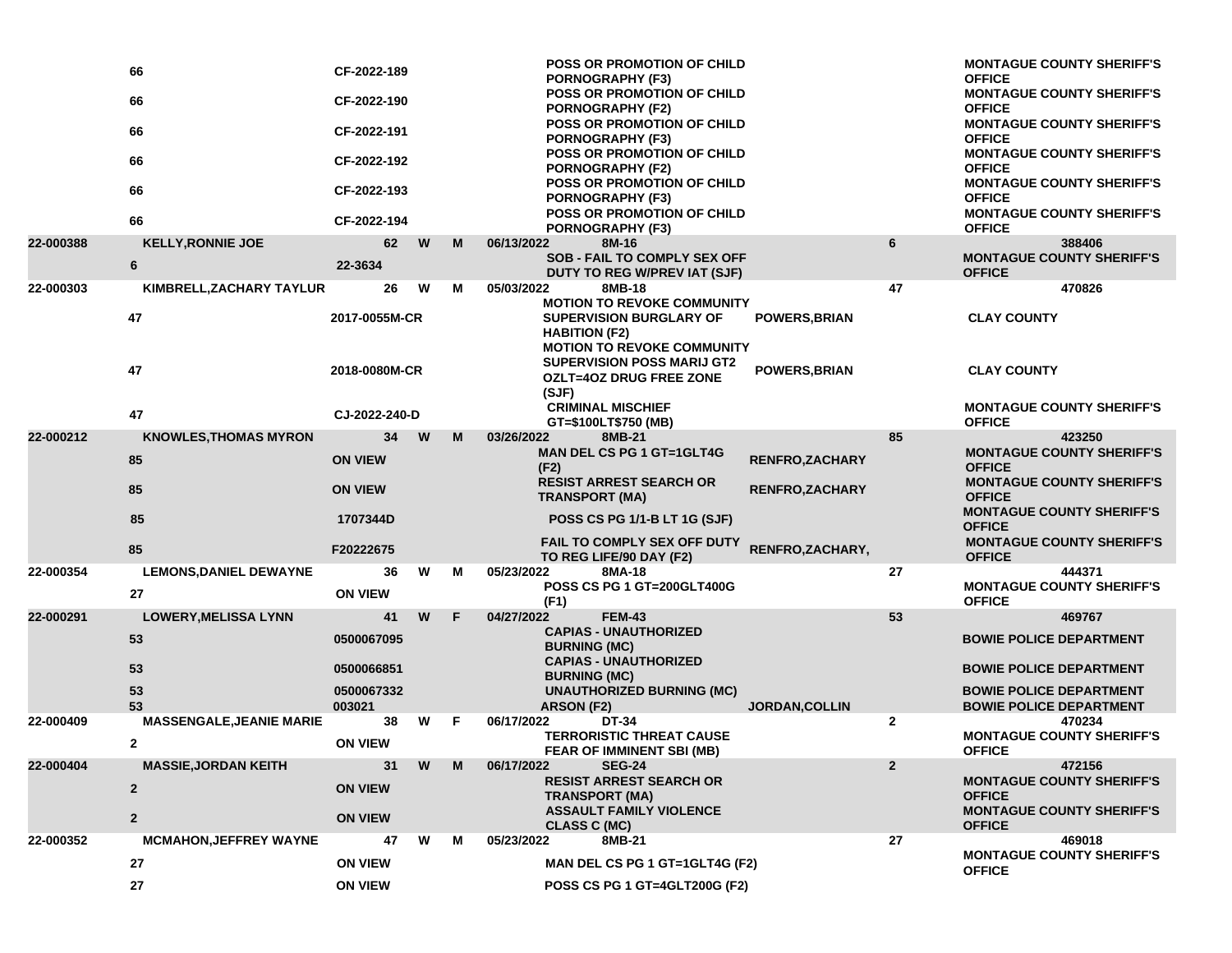|           |                                                   |                                             |                 |          |   |                                                                                                                           |                        |                | <b>MONTAGUE COUNTY SHERIFF'S</b><br><b>OFFICE</b>                                               |
|-----------|---------------------------------------------------|---------------------------------------------|-----------------|----------|---|---------------------------------------------------------------------------------------------------------------------------|------------------------|----------------|-------------------------------------------------------------------------------------------------|
|           | 27                                                | 05-23-2022-05038606                         |                 |          |   | <b>PAROLE VIOLATION-BLUE</b><br><b>WARRANT()</b>                                                                          |                        |                | <b>MONTAGUE COUNTY SHERIFF'S</b><br><b>OFFICE</b>                                               |
| 22-000403 | MITCHELL, KYLE DERRICK<br>$\overline{2}$          | 2021-0168M-CR                               | 30 <sup>°</sup> | <b>W</b> | M | 06/17/2022<br>8MA-18<br>UNL POSS FIREARM BY FELON<br>(F3)                                                                 |                        | $\overline{2}$ | 462370<br><b>MONTAGUE COUNTY SHERIFF'S</b><br><b>OFFICE</b>                                     |
| 22-000366 | <b>MITCHELL, ROBERT NEIL</b><br>17                | <b>ON VIEW</b>                              | 36              | W        | м | 06/02/2022<br>8MA-18<br><b>ASSAULT CAUSES BODILY</b><br><b>INJURY FAMILY MEMBER (MA)</b>                                  |                        | 17             | 472250<br><b>MONTAGUE COUNTY SHERIFF'S</b><br><b>OFFICE</b>                                     |
| 22-000383 | <b>MONEY, WESLEY FRANKLIN</b><br>9                | <b>ON VIEW</b>                              | 25              | W        | м | 06/10/2022<br>8MA-19<br><b>EVADING ARREST DETENTION</b><br>(MA)                                                           |                        | 9              | 471337<br><b>MONTAGUE COUNTY SHERIFF'S</b><br><b>OFFICE</b><br><b>MONTAGUE COUNTY SHERIFF'S</b> |
|           | 9<br>9                                            | <b>ON VIEW</b><br>2021-0142M-CR             |                 |          |   | POSS CS PG 1 GT=4GLT200G (F2)<br>MTP-POSS CS PG 1 LT1G (SJF)                                                              |                        |                | <b>OFFICE</b><br><b>MONTAGUE COUNTY SHERIFF'S</b><br><b>OFFICE</b>                              |
| 22-000351 | <b>MORGAN, THOMAS JEFFERSON</b><br>27             | 003035                                      | 22              | W        | м | 05/23/2022<br>8M-14<br>INJURY CHILD/ELDERLY/DISABLE<br><b>W/INT SBI/MENTAL (F1)</b>                                       | RENFRO, ZACHARY        | 27             | 472801<br><b>MONTAGUE COUNTY SHERIFF'S</b><br><b>OFFICE</b>                                     |
| 22-000022 | <b>NEISS, JERRY ALAN</b><br>158                   | F20212625                                   | 35              | W        | M | 01/12/2022<br>8M-16<br>FAIL TO COMPLY SEX OFF DUTY<br>TO REG LIFE/ANNUAL (F3)                                             | JORDAN, COLLIN         | 158            | 464970<br><b>MONTAGUE COUNTY SHERIFF'S</b><br><b>OFFICE</b>                                     |
| 22-000216 | <b>NEWSOME, SONIA DANN</b><br>83                  | F20222667                                   | 46              | W        | F | 03/28/2022<br><b>FEM-43</b><br><b>FORGERY GOVT/NATIONAL</b><br><b>INST/MONEY/SECURITY (F3)</b>                            | <b>MARSH, LEE ANN</b>  | 83             | 472757<br><b>MONTAGUE COUNTY SHERIFF'S</b><br><b>OFFICE</b>                                     |
|           | 83                                                | F20222668                                   |                 |          |   | <b>FORGERY GOVT/NATIONAL</b><br><b>INST/MONEY/SECURITY (F3)</b>                                                           | Marsh,Lee Ann          |                | <b>MONTAGUE COUNTY SHERIFF'S</b><br><b>OFFICE</b>                                               |
| 22-000398 | <b>OCONNOR, ROBERT PATRICK</b><br>$5\phantom{.0}$ | <b>ON VIEW</b>                              | 66              | W        | м | 06/14/2022<br><b>SEG-22</b><br>INJURY CHILD/ELDERLY/DISABLE<br><b>W/INT BODILY INJ (F3)</b>                               |                        | 5              | 469157<br><b>MONTAGUE COUNTY SHERIFF'S</b><br><b>OFFICE</b>                                     |
| 22-000243 | <b>OWENS, ANGELA MICHELLE</b>                     |                                             | 37              | W        | F | 04/06/2022<br><b>SEG-23</b><br><b>FAILURE TO APPEAR DECLARING</b>                                                         |                        | 74             | 458568                                                                                          |
|           | 74                                                | 2021-0040M-CR                               |                 |          |   | <b>BOND INSUFFICIENT UNAUTH USEROTRAMBLE, CHE</b><br>OF VEHICLE (SJF)                                                     |                        |                | <b>MONTAGUE COUNTY SHERIFF'S</b><br><b>OFFICE</b>                                               |
|           | 74                                                | 2021-0067M-CR                               |                 |          |   | <b>FAILURE TO APPEAR-DECLARING</b><br><b>BOND INSUFFICIENT- POSS CS PG ROTRAMBLE, CHE</b><br>1 LT 1 G DRUG FREE ZONE (F3) |                        |                | <b>MONTAGUE COUNTY SHERIFF'S</b><br><b>OFFICE</b>                                               |
|           | 74                                                | 2021FW003085                                |                 |          |   | POSS CS PG 1 GT=1GLT4G (F3)                                                                                               | <b>CUMMINGS, ERICK</b> |                | <b>MONTAGUE COUNTY SHERIFF'S</b><br><b>OFFICE</b>                                               |
| 22-000402 | <b>RUOFF, JOEL SCOTT</b><br>$\overline{2}$        | CF-2022-0011                                | 46 W            |          | М | 06/17/2022<br><b>SEG-26</b><br>FFJ-FAIL TO COMPLY SEX OFF<br><b>DUTY TO REG LIFE/ANNUAL (F3)</b>                          |                        | $\overline{2}$ | 472820<br><b>MONTAGUE COUNTY SHERIFF'S</b><br><b>OFFICE</b>                                     |
| 22-000400 | <b>SLAYTON, JOHN KYLE</b><br>3<br>3               | 2022-0023M-CR<br>F20222694                  | 39              | W        | м | 06/16/2022<br>8MA-19<br>POSS CS PG 1 LT1G (SJF)<br>POSS CS PG 2 GT= 4GLT400G (F2)                                         |                        | 3              | 472590<br><b>BOWIE POLICE DEPARTMENT</b><br><b>BOWIE POLICE DEPARTMENT</b>                      |
|           | 3                                                 | 67818<br>67818A<br>0500067316<br>0500067566 |                 |          |   | <b>DRIVING WHILE LICENSE</b><br><b>SUSPENDED/INVALID (MC)</b>                                                             |                        |                | <b>BOWIE POLICE DEPARTMENT</b>                                                                  |
|           | 3                                                 |                                             |                 |          |   | <b>VIOLATE PROMISE TO APPEAR</b><br>(MC)                                                                                  |                        |                | <b>BOWIE POLICE DEPARTMENT</b>                                                                  |
|           | 3<br>3                                            |                                             |                 |          |   | <b>CLASS C - EXPIRED DL (MC)</b><br><b>FAILURE TO APPEAR (MC)</b><br><b>CLAY COUNTY - ABANDON</b>                         |                        |                | <b>BOWIE POLICE DEPARTMENT</b><br><b>BOWIE POLICE DEPARTMENT</b>                                |
|           | 3                                                 | CJ-2022-F220(B)                             |                 |          |   | <b>ENDANGER CHILD CRIMINAL</b><br><b>NEGLIGENCE (SJF)</b>                                                                 |                        |                | <b>BOWIE POLICE DEPARTMENT</b>                                                                  |
| 22-000257 | <b>SNIDER, KENNETH CHARLES</b>                    |                                             | 44 W            |          | M | <b>TRS-48</b><br>04/14/2022                                                                                               |                        | 66             | 392980                                                                                          |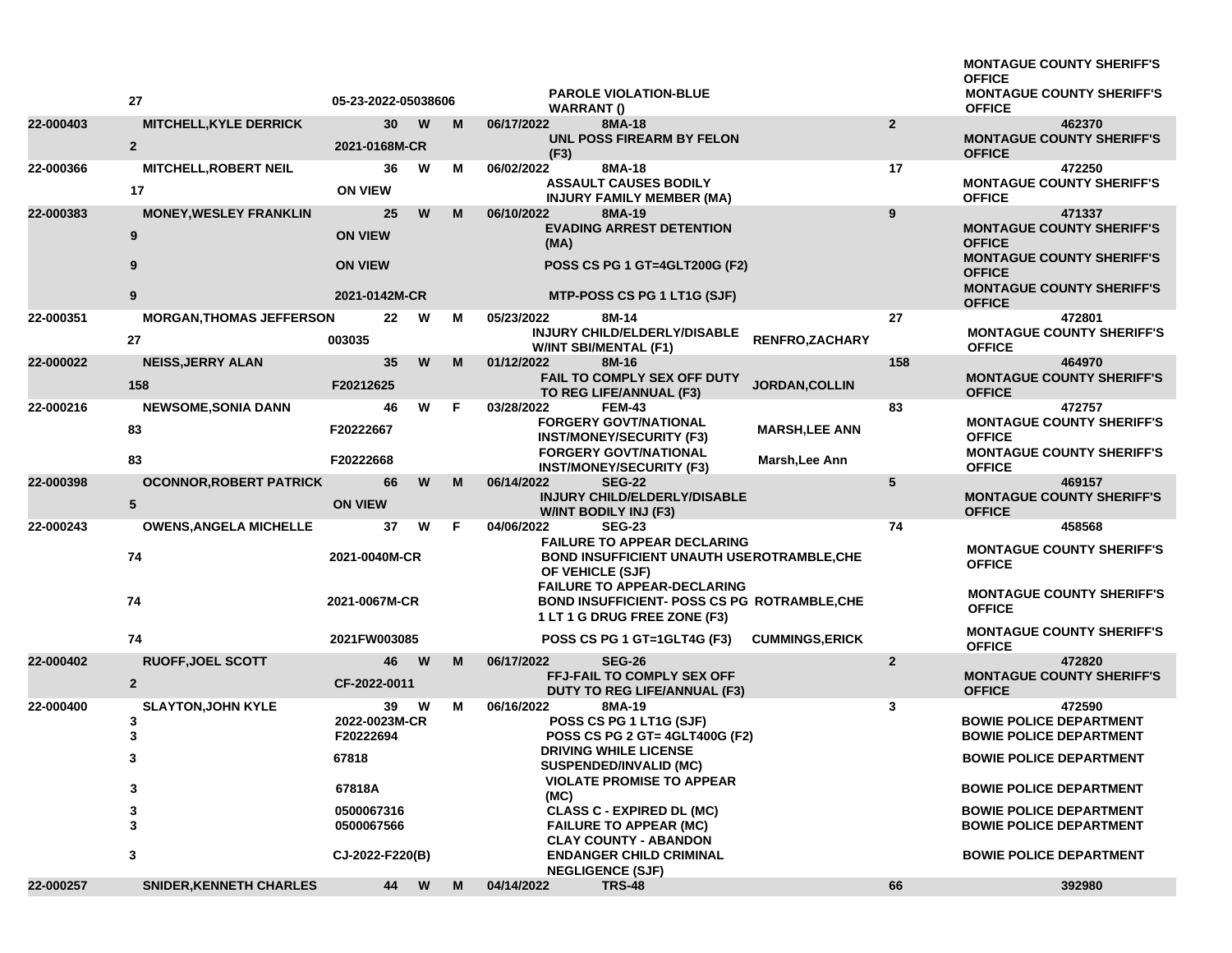|           | 66                                     | 2018-0219M-CR        |   |    | MTR - POSS CS PG 1 LT1G (SJF) RENFRO,ZACHARY                                                                                            |                        |                | <b>MONTAGUE COUNTY SHERIFF'S</b><br><b>OFFICE</b> |
|-----------|----------------------------------------|----------------------|---|----|-----------------------------------------------------------------------------------------------------------------------------------------|------------------------|----------------|---------------------------------------------------|
|           | 66                                     | 003020               |   |    | <b>SOB-POSS MARIJ LT2OZ (MB)</b>                                                                                                        | <b>RENFRO, ZACHARY</b> |                | <b>MONTAGUE COUNTY SHERIFF'S</b><br><b>OFFICE</b> |
|           | 66                                     | <b>ON VIEW</b>       |   |    | POSS CS PG 1 LT1G DRUG FREE<br>ZONE (F3)                                                                                                | RENFRO, ZACHARY        |                | <b>MONTAGUE COUNTY SHERIFF'S</b><br><b>OFFICE</b> |
|           | 66                                     | <b>ON VIEW</b>       |   |    | <b>DRIVING W/LIC INV W/PREV</b><br><b>CONV/SUSP/W/O FIN RES (MB)</b>                                                                    |                        |                | <b>MONTAGUE COUNTY SHERIFF'S</b><br><b>OFFICE</b> |
| 22-000407 | <b>STAGG, AARON KARL</b>               | 42                   | W | м  | 06/17/2022<br>8MB-19                                                                                                                    |                        | $\overline{2}$ | 445382                                            |
|           | $\mathbf{2}$                           | <b>ON VIEW</b>       |   |    | <b>NO OFFENSE ()</b>                                                                                                                    |                        |                | <b>MONTAGUE COUNTY SHERIFF'S</b><br><b>OFFICE</b> |
|           | $\mathbf{2}$                           | <b>ON VIEW</b>       |   |    | <b>AGG ASSAULT W/DEADLY</b><br><b>WEAPON FAMILY VIOLENCE (F2)</b>                                                                       |                        |                | <b>MONTAGUE COUNTY SHERIFF'S</b><br><b>OFFICE</b> |
| 22-000026 | <b>STEWART, SILVER SHADOW</b>          | 25                   | W | M  | 01/14/2022<br>$1M-47$                                                                                                                   |                        | 156            | 469271                                            |
|           | 156                                    | <b>ON VIEW</b>       |   |    | <b>MAN DEL CS PG 2 OR 2-A</b><br>GT=4GLT400G (F1)                                                                                       | <b>JORDAN, COLLIN</b>  |                | <b>MONTAGUE COUNTY SHERIFF'S</b><br><b>OFFICE</b> |
|           | 156                                    | <b>ON VIEW</b>       |   |    | POSS MARIJ GT4OZLT=5LBS (SJF) JORDAN, COLLIN                                                                                            |                        |                | <b>MONTAGUE COUNTY SHERIFF'S</b><br><b>OFFICE</b> |
|           | 156                                    | CF-2022-114          |   |    | THEFT PROP GT=\$2,500LT\$30K<br>(SJF)                                                                                                   | JORDAN, COLIN          |                | <b>MONTAGUE COUNTY SHERIFF'S</b><br><b>OFFICE</b> |
|           | 156                                    | CF-2022-111          |   |    | <b>MAN DEL CS PG 1 GT=1GLT4G</b><br>(F2)                                                                                                | <b>JORDAN, COLLIN</b>  |                | <b>MONTAGUE COUNTY SHERIFF'S</b><br><b>OFFICE</b> |
|           | 156                                    | CF-2022-113          |   |    | <b>IMPERSONATE PUBLIC SERVANT</b><br>(F3)                                                                                               | <b>JORDAN, COLLIN</b>  |                | <b>MONTAGUE COUNTY SHERIFF'S</b><br><b>OFFICE</b> |
|           | 156                                    | 2021-0001M-CR        |   |    | <b>MOTION TO PROCEED W/ ADJ</b><br><b>GUILT-POSS CS PG1&lt;1G (SJF)</b>                                                                 |                        |                | <b>MONTAGUE COUNTY SHERIFF'S</b><br><b>OFFICE</b> |
|           | 156                                    | M20222151            |   |    | <b>BURGLARY OF VEHICLE (MA)</b>                                                                                                         | <b>JORDAN, COLLIN</b>  |                | <b>MONTAGUE COUNTY SHERIFF'S</b><br><b>OFFICE</b> |
| 22-000353 | <b>THOMASON, MARY IONA</b>             | 17                   | W | F  | <b>FEM-44</b><br>05/23/2022                                                                                                             |                        | 27             | 472694                                            |
|           | 27                                     | <b>ON VIEW</b>       |   |    | MAN DEL CS PG 1 GT=1GLT4G<br>(F2)                                                                                                       | <b>ROTRAMBLE, CHE</b>  |                | <b>MONTAGUE COUNTY SHERIFF'S</b><br><b>OFFICE</b> |
|           | 27                                     | <b>ON VIEW</b>       |   |    | POSS CS PG 1 GT=4GLT200G (F2) ROTRAMBLE, CHE                                                                                            |                        |                | <b>MONTAGUE COUNTY SHERIFF'S</b><br><b>OFFICE</b> |
| 22-000334 | <b>TOWERY, CHRISTOPHER JAMES</b><br>35 | 45<br><b>ON VEIW</b> | W | M  | 05/15/2022<br>2M-11<br><b>UNAUTH USE OF VEHICLE (SJF)</b>                                                                               |                        | 35             | 469602<br><b>NOCONA POLICE DEPARTMENT</b>         |
| 22-000350 | <b>WALDEN,LOUIS, ROBERT</b>            | 43                   | W | M  | 05/23/2022<br>8MA-21                                                                                                                    |                        | 27             | 471043                                            |
|           | 27                                     | 2018-0072M-CR        |   |    | <b>M.T.R. / EVADING ARREST DET</b><br>W/VEH (F3)                                                                                        | <b>GREENWOOD, TODD</b> |                | <b>MONTAGUE COUNTY SHERIFF'S</b><br><b>OFFICE</b> |
| 22-000318 | <b>WHITFIELD, WELDON WILLIAM</b>       | 41                   | W | M  | 05/09/2022<br>8MB-21                                                                                                                    |                        | 41             | 463595                                            |
|           | 41                                     | 0500066023           |   |    | <b>FAILURE TO APPEAR (MC)</b>                                                                                                           |                        |                | <b>MONTAGUE COUNTY SHERIFF'S</b><br><b>OFFICE</b> |
|           | 41                                     | 0500065915           |   |    | <b>POSSESSION OF DRUG</b><br><b>PARAPHERNALIA - CLASS C (MC)</b>                                                                        |                        |                | <b>MONTAGUE COUNTY SHERIFF'S</b><br><b>OFFICE</b> |
|           | 41                                     | <b>ON-VIEW</b>       |   |    | POSS CS PG 1 GT=4GLT200G DFZ<br>(F2)                                                                                                    | <b>BARBER, WELDON</b>  |                | <b>MONTAGUE COUNTY SHERIFF'S</b><br><b>OFFICE</b> |
|           | 41                                     | <b>ON-VIEW</b>       |   |    | <b>TAMPER/FABRICATE PHYS EVID</b><br><b>W/INTENT TO IMPAIR (F3)</b>                                                                     | <b>BARBER, BRUCE</b>   |                | <b>MONTAGUE COUNTY SHERIFF'S</b><br><b>OFFICE</b> |
| 22-000392 | WHITTEMORE, HEATHER TERESA ANN 32 W    |                      |   | F. | 06/14/2022<br>FEM-44                                                                                                                    |                        | 5              | 472817                                            |
|           | 5                                      | <b>ON VIEW</b>       |   |    | <b>ABANDON/ENDANGER CHILD</b><br><b>IMMINENT DANGER BI (F2)</b>                                                                         |                        |                | <b>BOWIE POLICE DEPARTMENT</b>                    |
| 22-000218 | <b>WOOD, JOHNNIE DEMPSEY</b>           | 51                   | W | M  | 03/29/2022<br>8M-16                                                                                                                     |                        | 82             | 395208                                            |
|           | 82                                     | 2019-0205M-CR        |   |    | <b>INDICTMENT-COUNTS 1-3SEXUAL</b><br><b>ASSAULT / COUNT 4 ASSAULT</b><br><b>FAM/HOUSE MEM IMPEDE</b><br><b>BREATH/CIRCULATION (F2)</b> | <b>ONEY, JERAMIE</b>   |                | <b>MONTAGUE COUNTY SHERIFF'S</b><br><b>OFFICE</b> |